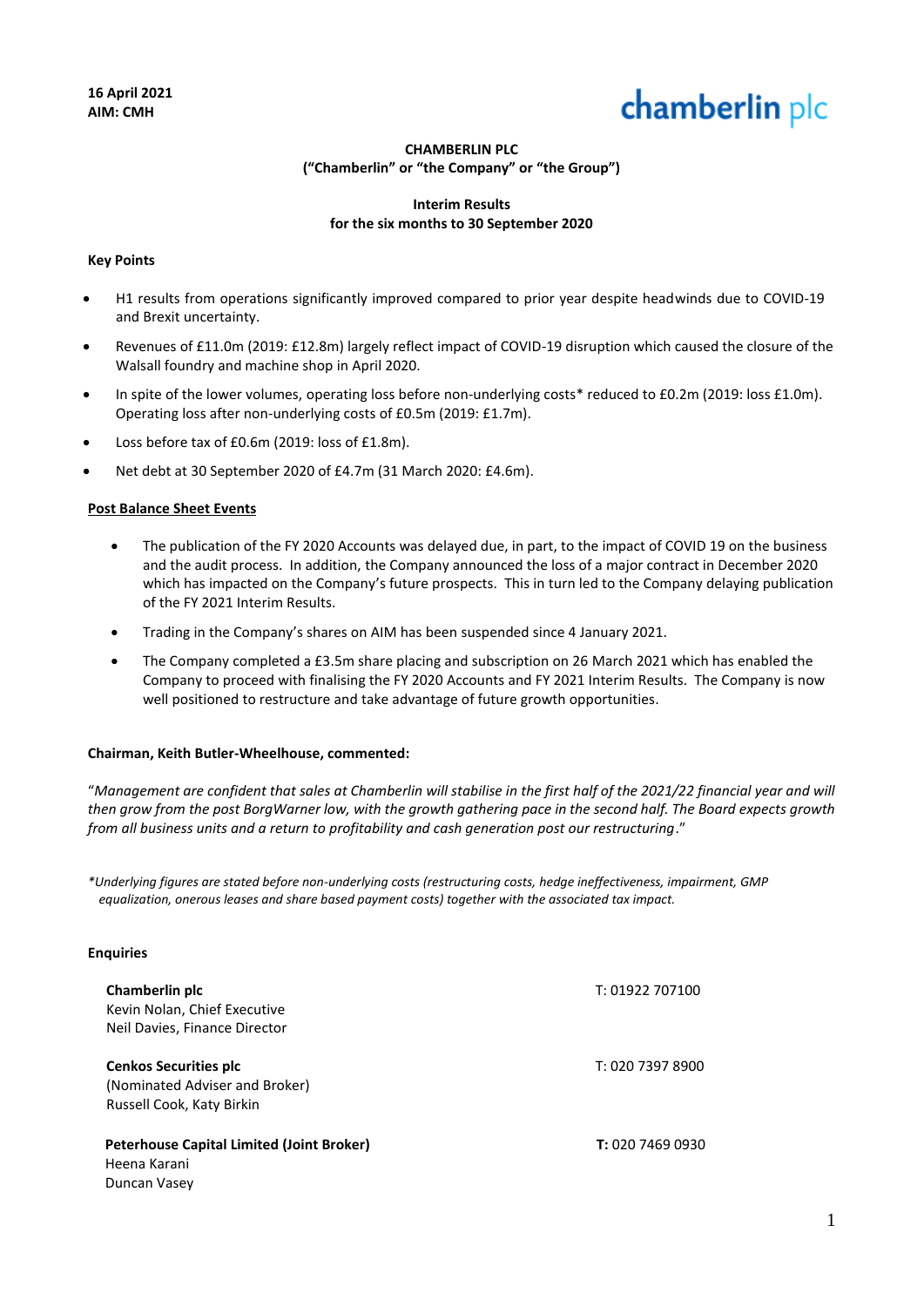## **Chairman's Statement**

Chamberlin plc (AIM: CMH) announces its interim results for the six months ended 30 September 2020.

Revenues in the first six months reduced to £11.0m from £12.8m in the prior year, primarily reflecting the impact of COVID-19 induced shutdowns in April 2020 of our European automotive customer's sites. As a result of these closures, we were forced to shutdown our own operations at the Walsall foundry and machine shop in April. In the following five months, revenue for the Walsall foundry and machine shop recovered to around 96% of the comparable five-month period in the prior year.

Our Russell Ductile Castings foundry in Scunthorpe and Petrel, our hazardous area lighting business, both remained operational throughout the first half. Russell Ductile Castings have been able to capitalise on a reduction in foundry market capacity and the increasing demand for its products, with revenue 10% ahead of the previous half year. Petrel remained operational in the half-year, but was impacted by the impact of COVID-19 induced customer shutdowns and delays to the procurement of some large lighting projects. As a result, Petrel's revenue reduced by 34% to £1.1m (2019: £1.7m). However, the level of new orders has increased markedly and second half revenues are much improved.

Despite the overall reduction in revenue, the loss before taxation reduced to £0.6m in the first half from £1.8m in the prior year. Of this loss, £0.4m occurred during the enforced shutdown at Walsall in April. The reduction in losses compared to prior year was driven by tight cost control, an improved operational performance by Russell Ductile Castings, the ability to flex the workforce to the level of demand using the Government's furlough scheme and lower non-underlying costs of £0.2m (2019: £0.7m). Non-underlying costs included £0.1m of restructuring costs (2019: £0.7m).

Improved control of working capital and capital expenditure enabled net debt to increase only marginally to £4.7m from £4.6m at 31 March 2020.

#### **Subsequent events**

In December 2020, our principal customer BorgWarner gave notice of the early termination of all existing contracts, dealing a body blow to the company. This required Chamberlin to seek additional finance to remain solvent and pursue substantial further restructuring. A share issue was successfully undertaken in March 2021 generating £3.5m before costs.

The publication of these accounts was delayed until 16 April 2021 first by COVID-19, then by the loss of the BorgWarner contract and finally by the share issue.

#### **Outlook**

The Walsall foundry (including its associated machine shop) have experienced lower revenues in the second half, reflecting the progressive reduction in purchases from the historical principal customer BorgWarner. The prospects for utilisation of the machine shop remain unclear and the Board is continuing to review its options in the light of the continued reduction in purchases and the prevailing market conditions.

Meanwhile the prospects for growth at the Walsall foundry are encouraging. The casting of automotive turbocharger housings remains a dominant market for Chamberlin and demand across the sector remains stable. The capacity demands of BorgWarner previously left Chamberlin unable to supply prospective new, non-automotive customers, however, the Company is now able to exploit these new higher margin market opportunities. The Company is continuing with the cost reduction programme referred to above and further measures are planned. Overall, the headcount at 28 February 2021 was 239 and the restructuring programme plans to reduce the headcount to 138. The Board estimates that the annualised reduction in employment cost arising from the restructuring should not be less than £3.4 million.

Sales at RDC and Petrel in the second half are tracking ahead of the prior year and the outlook for both RDC and Petrel is encouraging, with the recent revenue growth expected to continue.

Management are confident that sales at Chamberlin will stabilise in the first half of the 2021/22 financial year and will then grow from the post BorgWarner low, with the growth gathering pace in the second half. The Board expects growth from all business units and a return to profitability and cash generation post our restructuring.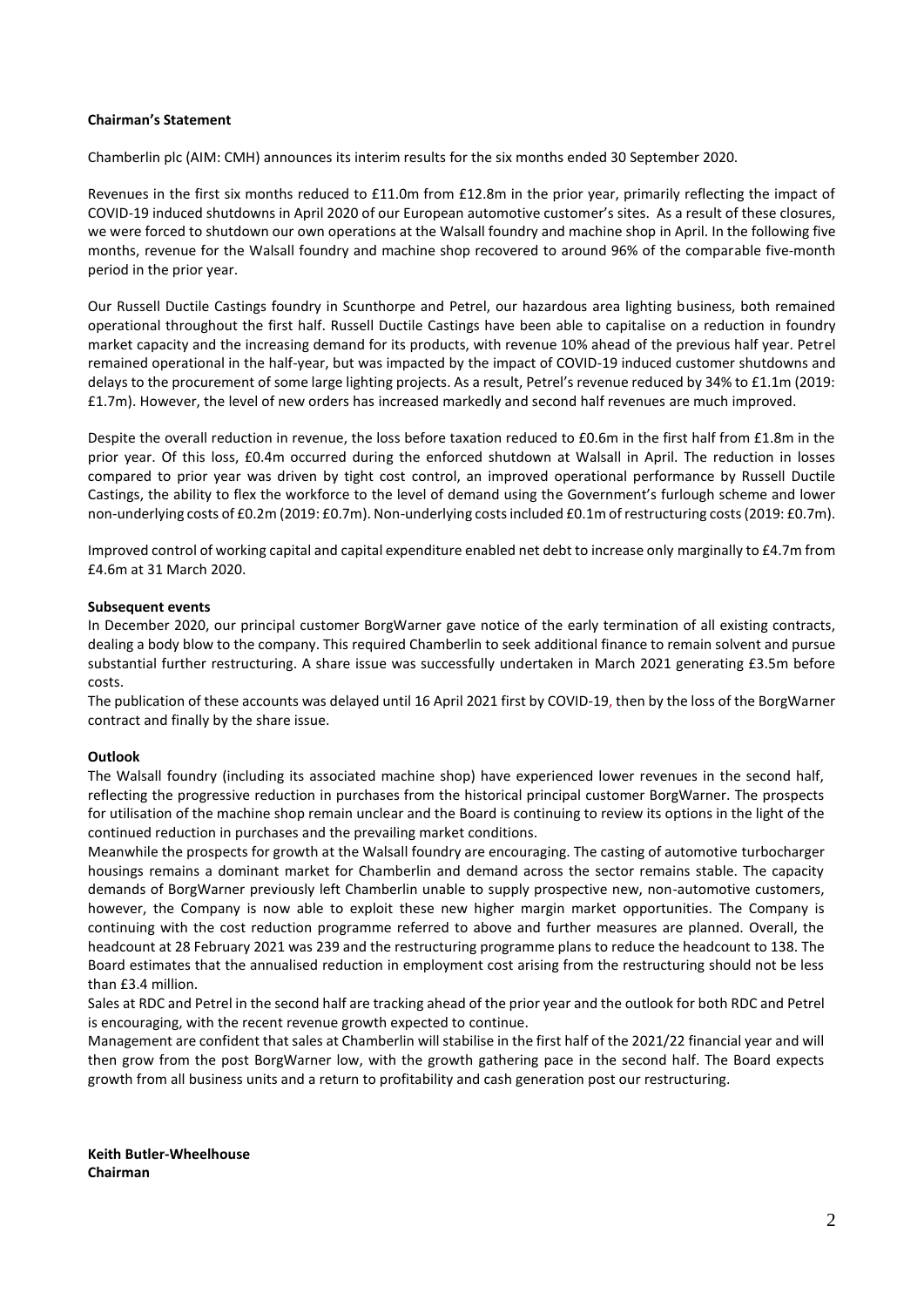# *Consolidated Income Statement*

*for the six months ended 30 September 2020*

|                                                                                | Note           | <b>Unaudited</b><br>six months ended<br>30 September 2020<br># Non- |                          | Unaudited<br>six months ended<br>30 September 2019<br># Non- |            |                          | Year ended<br>31 March 2020<br># Non- |            |                          |           |
|--------------------------------------------------------------------------------|----------------|---------------------------------------------------------------------|--------------------------|--------------------------------------------------------------|------------|--------------------------|---------------------------------------|------------|--------------------------|-----------|
|                                                                                |                | <b>Underlying</b>                                                   | underlying               | <b>Total</b>                                                 | Underlying | underlying               | Total                                 | Underlying | underlying               | Total     |
|                                                                                |                | £000                                                                | £000                     | £000                                                         | £000       | £000                     | £000                                  | £000       | £000                     | £000      |
| Revenue                                                                        | $\overline{2}$ | 11,044                                                              |                          | 11,044                                                       | 12,828     | $\overline{\phantom{m}}$ | 12,828                                | 26,143     |                          | 26,143    |
| Cost of sales                                                                  |                | (9, 458)                                                            |                          | (9, 458)                                                     | (11, 921)  | $\overline{\phantom{a}}$ | (11, 921)                             | (23, 632)  | $\overline{\phantom{a}}$ | (23, 632) |
| <b>Gross profit</b>                                                            |                | 1,586                                                               |                          | 1,586                                                        | 907        |                          | 907                                   | 2,511      |                          | 2,511     |
| Other operating expenses                                                       | 7              | (1,798)                                                             | (247)                    | (2,045)                                                      | (1, 917)   | (686)                    | (2,603)                               | (3,635)    | (909)                    | (4, 544)  |
| <b>Operating loss</b>                                                          |                | (212)                                                               | (247)                    | (459)                                                        | (1,010)    | (686)                    | (1,696)                               | (1, 124)   | (909)                    | (2,033)   |
| Finance costs                                                                  | 3              | (99)                                                                |                          | (99)                                                         | (147)      | $\overline{\phantom{a}}$ | (147)                                 | (310)      |                          | (310)     |
| Loss before tax                                                                |                | (311)                                                               | (247)                    | (558)                                                        | (1, 157)   | (686)                    | (1, 843)                              | (1, 434)   | (909)                    | (2, 343)  |
| Tax expense                                                                    | 4              | (104)                                                               | $\overline{\phantom{a}}$ | (104)                                                        | (143)      | $\overline{\phantom{m}}$ | (143)                                 | (50)       |                          | (50)      |
| Loss for the period<br>attributable to equity holders<br>of the Parent Company |                | (415)                                                               | (247)                    | (662)                                                        | (1,300)    | (686)                    | (1,986)                               | (1,484)    | (909)                    | (2, 393)  |
| Loss per share:                                                                |                |                                                                     |                          |                                                              |            |                          |                                       |            |                          |           |
| <b>Basic</b>                                                                   | 5              | (5.2)p                                                              | (3.1)p                   | (8.3)p                                                       | (16.3)p    | (8.7)p                   | (25.0)p                               | (18.7)p    | (11.4)p                  | (30.1)p   |
| Diluted                                                                        |                | (5.2)p                                                              | (3.1)p                   | (8.3)p                                                       | (16.3)p    | (8.7)p                   | (25.0)p                               | (18.7)p    | (11.4)p                  | (30.1)p   |

#*Non-underlying items include restructuring costs, hedge ineffectiveness, impairment, GMP equalisation, onerous leases and sharebased payment costs together with the associated tax impact* as disclosed in note 7.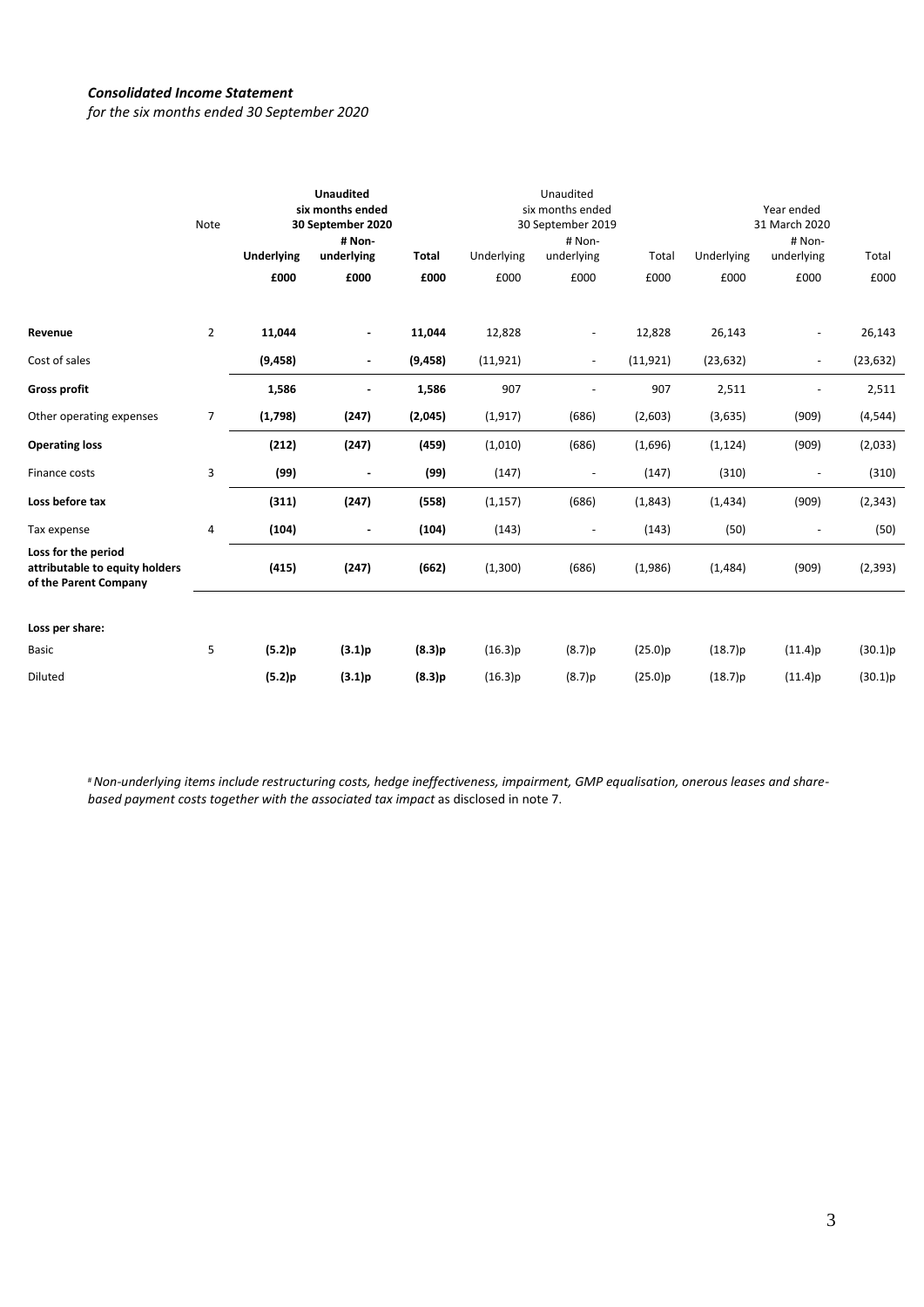# *Consolidated Statement of Comprehensive Income*

*for the six months ended 30 September 2020*

|                                                                                                              | <b>Unaudited</b><br>six months ended<br>30 September<br>2020<br>£000 | Unaudited<br>six months ended<br>30 September<br>2019<br>£000 | Year ended<br>31 March<br>2020<br>£000 |
|--------------------------------------------------------------------------------------------------------------|----------------------------------------------------------------------|---------------------------------------------------------------|----------------------------------------|
| Loss for the period                                                                                          | (662)                                                                | (1,986)                                                       | (2, 393)                               |
| Other comprehensive income                                                                                   |                                                                      |                                                               |                                        |
| Ineffective portion of movement in cash<br>flow hedges recycled to income statement                          | 124                                                                  |                                                               | 138                                    |
| Movements in fair value of cash flow hedges<br>taken to other comprehensive income                           | (102)                                                                | (165)                                                         | (614)                                  |
| Deferred tax on movements in cash flow<br>hedges                                                             | 17                                                                   | 28                                                            | 81                                     |
| Net other comprehensive income/(expense)<br>that may be recycled to profit and loss                          | 39                                                                   | (137)                                                         | (395)                                  |
| Re-measurement (losses)/gains on pension<br>scheme assets and liabilities                                    | (611)                                                                | (261)                                                         | 460                                    |
| Deferred tax on re-measurement (losses)/<br>gains on pension assets and liabilities                          | 116                                                                  | 50                                                            | (87)                                   |
| Net other comprehensive (expense)/<br>income that will not be reclassified to profit<br>and loss             | (495)                                                                | (211)                                                         | 373                                    |
| Other comprehensive expense for the<br>period net of tax                                                     | (456)                                                                | (348)                                                         | (22)                                   |
| Total comprehensive expense for the<br>period attributable to equity holders of the<br><b>Parent Company</b> | (1, 118)                                                             | (2, 334)                                                      | (2, 415)                               |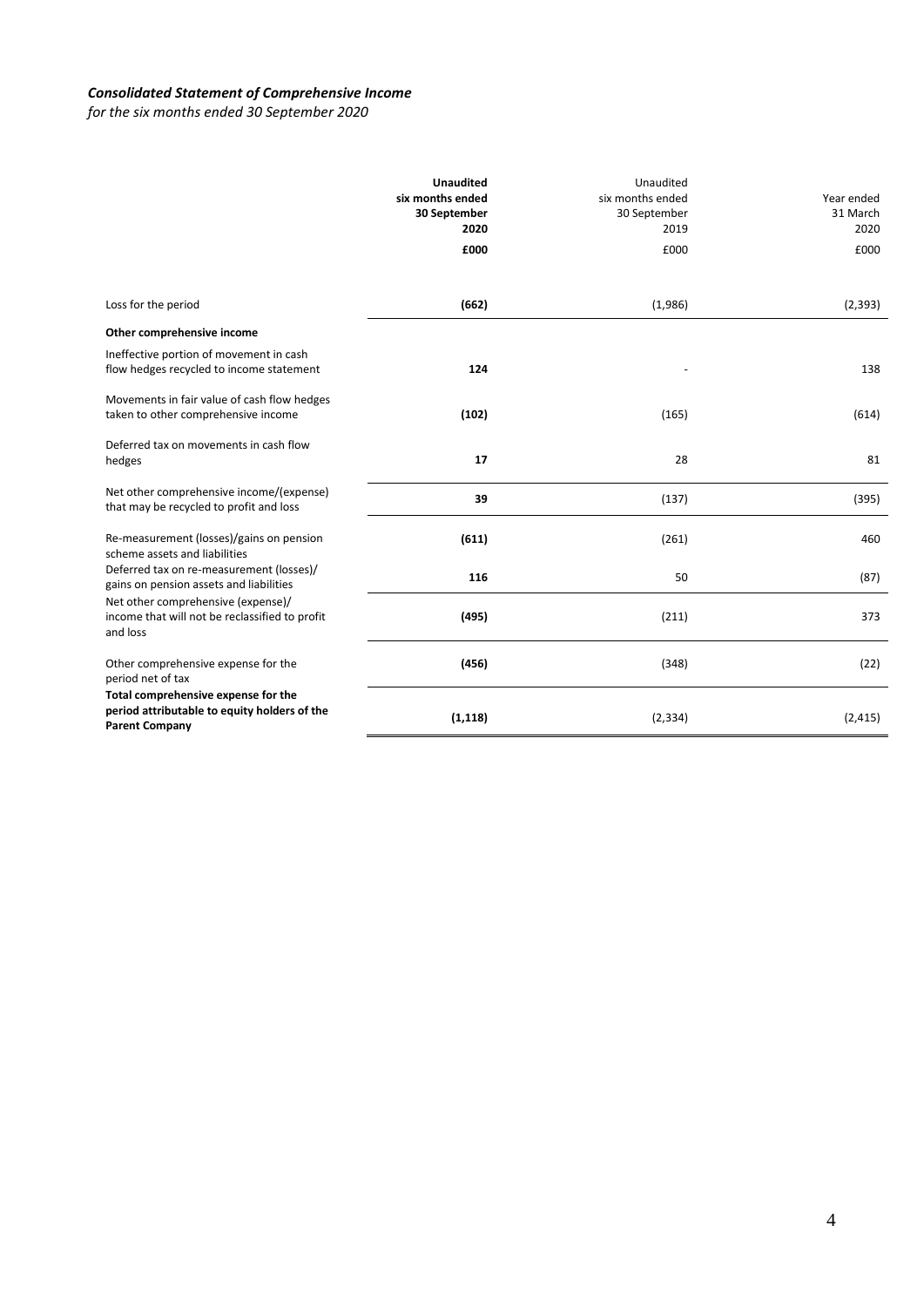# *Consolidated Balance Sheet*

*at 30 September 2020*

|                                        | <b>Unaudited</b><br>30 September<br>2020 | Unaudited<br>30 September<br>2019 | 31 March<br>2020 |
|----------------------------------------|------------------------------------------|-----------------------------------|------------------|
| <b>Non-current assets</b>              | £000                                     | £000                              | £000             |
| Property, plant and equipment          | 6,809                                    | 7,714                             | 7,209            |
| Intangible assets                      | 303                                      | 264                               | 341              |
| Deferred tax assets                    | 657                                      | 820                               | 611              |
|                                        | 7,769                                    | 8,798                             | 8,161            |
| <b>Current assets</b>                  |                                          |                                   |                  |
| Inventories                            | 2,577                                    | 2,838                             | 2,589            |
| Trade and other receivables            | 4,434                                    | 5,140                             | 6,082            |
| Cash at bank                           | 505                                      | 599                               | 457              |
|                                        | 7,516                                    | 8,577                             | 9,128            |
| <b>Total assets</b>                    |                                          |                                   |                  |
|                                        | 15,285                                   | 17,375                            | 17,289           |
| <b>Current liabilities</b>             |                                          |                                   |                  |
| <b>Financial liabilities</b>           | 3,264                                    | 4,159                             | 3,028            |
| Trade and other payables               | 5,937                                    | 5,153                             | 7,481            |
|                                        | 9,201                                    | 9,312                             | 10,509           |
| <b>Non-current liabilities</b>         |                                          |                                   |                  |
| <b>Financial liabilities</b>           | 1,941                                    | 2,491                             | 2,037            |
| Deferred tax liabilities               | 57                                       | 35                                | 39               |
| Provisions                             | 200                                      | 200                               | 200              |
| Defined benefit pension scheme deficit | 2,442                                    | 2,791                             | 1,959            |
|                                        | 4,640                                    | 5,517                             | 4,235            |
| <b>Total liabilities</b>               | 13,841                                   | 14,829                            | 14,744           |
| <b>Capital and reserves</b>            |                                          |                                   |                  |
| Share capital                          | 1,990                                    | 1,990                             | 1,990            |
| Share premium                          | 1,269                                    | 1,269                             | 1,269            |
| Capital redemption reserve             | 109                                      | 109                               | 109              |
| Hedging reserve                        | (260)                                    | (41)                              | (299)            |
| Retained earnings                      | (1,664)                                  | (781)                             | (524)            |
| <b>Total equity</b>                    | 1,444                                    | 2,546                             | 2,545            |
|                                        |                                          |                                   |                  |
| <b>Total equity and liabilities</b>    | 15,285                                   | 17,375                            | 17,289           |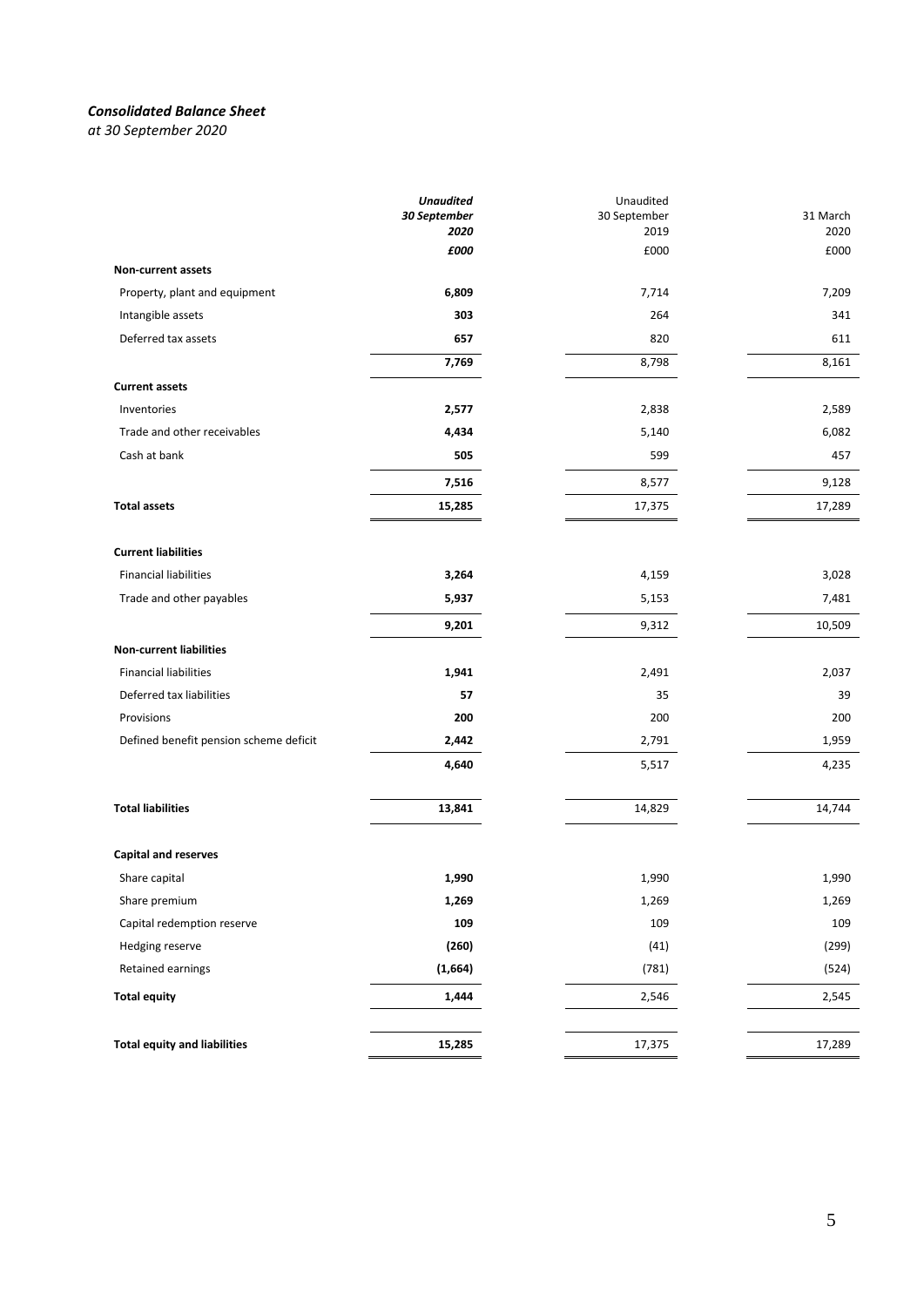# *Consolidated Cash Flow Statement*

*for the six months ended 30 September 2020*

|                                                      | <b>Unaudited</b> | Unaudited        |            |
|------------------------------------------------------|------------------|------------------|------------|
|                                                      | six months ended | six months ended | Year ended |
|                                                      | 30 September     | 30 September     | 31 March   |
|                                                      | 2020             | 2019             | 2020       |
|                                                      | £000             | £000             | £000       |
| <b>Operating activities</b>                          |                  |                  |            |
| Loss for the period before tax                       | (558)            | (1,843)          | (2, 343)   |
| Adjustments for:                                     |                  |                  |            |
| Net finance costs                                    | 99               | 147              | 310        |
| Impairment charge on property, plant and             |                  |                  |            |
| equipment                                            |                  |                  |            |
| Hedge ineffectiveness                                |                  |                  |            |
|                                                      | 124              |                  | 138        |
| Depreciation of property, plant and equipment        | 483              | 476              | 980        |
| Amortisation of software                             | 29               | 22               | 52         |
| Amortisation of development costs                    | 10               | 11               | 25         |
| (Profit)/loss on disposal of property plant and      |                  |                  |            |
| equipment                                            | $\blacksquare$   | (12)             | (12)       |
| Share based payments                                 | 17               |                  | 59         |
| Foreign exchange rate movements                      | (22)             | (79)             | (91)       |
| Difference between pension contributions paid and    |                  |                  |            |
| amounts recognised in the Income Statement           | (150)            | (139)            | (279)      |
| Decrease/(increase) in inventories                   | 13               | (136)            | 113        |
| Decrease/(increase) in receivables                   | 1,711            | 998              | (95)       |
| (Decrease)/increase in payables                      | (1,652)          | 400              | 2,265      |
| Corporation tax received                             |                  |                  | 424        |
| Net cash inflow/(outflow) from operating activities  | 104              | (155)            | 1,546      |
|                                                      |                  |                  |            |
| <b>Investing activities</b>                          |                  |                  |            |
| Purchase of property, plant and equipment            | (73)             | (400)            | (316)      |
| Purchase of software                                 |                  | (7)              | (20)       |
| Development costs                                    |                  |                  | (30)       |
| Disposal of property, plant and equipment            |                  | 12               | 12         |
| Net cash outflow from investing activities           | (73)             | (395)            | (354)      |
|                                                      |                  |                  |            |
| <b>Financing activities</b>                          |                  |                  |            |
| Interest paid                                        | (77)             | (118)            | (252)      |
| Net invoice finance drawdown                         | 301              | 1,495            | 279        |
| Finance lease payments                               | (208)            | (530)            | (1,066)    |
| Net cash inflow/(outflow) from financing activities  | 16               | 847              | (1,039)    |
| Net increase in cash and cash equivalents            | 47               | 297              | 153        |
|                                                      |                  |                  |            |
| Cash and cash equivalents at the start of the period | 457              | 291              | 291        |
| Impact of foreign exchange rate movements            | 1                | 11               | 13         |
|                                                      |                  |                  |            |
| Cash and cash equivalents at the end of the period   | 505              | 599              | 457        |
|                                                      |                  |                  |            |
| Cash and cash equivalents compromise:                |                  |                  |            |
| Cash at bank                                         | 505              | 599              | 457        |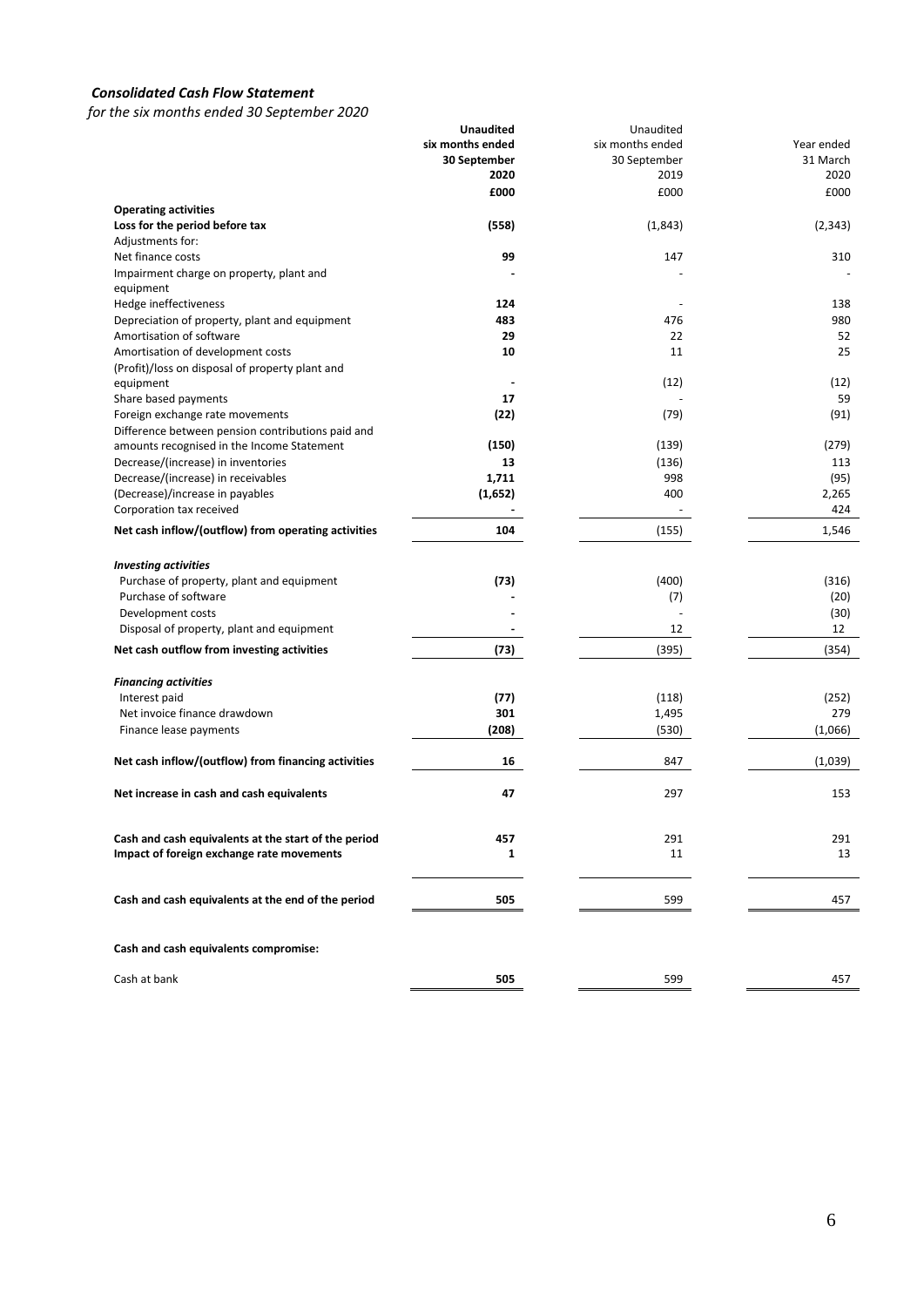#### *Consolidated Statement of Changes in Equity*

*for the six months ended 30 September 2020*

|                                                                   |               |               | Capital<br>redemption |                          | Retained |              |
|-------------------------------------------------------------------|---------------|---------------|-----------------------|--------------------------|----------|--------------|
|                                                                   | Share capital | Share premium | reserve               | Hedging reserve          | earnings | Total equity |
|                                                                   | £000          | £000          | £000                  | £000                     | £000     | £000         |
|                                                                   |               |               |                       |                          |          |              |
| At 1 April 2019                                                   | 1,990         | 1,269         | 109                   | 96                       | 1,404    | 4,868        |
| Loss for the period                                               |               |               |                       | $\overline{\phantom{a}}$ | (1,986)  | (1,986)      |
| Other comprehensive expense for the<br>period net of tax          |               |               |                       | (137)                    | (211)    | (348)        |
| Total comprehensive expense                                       |               |               |                       | (137)                    | (2, 197) | (2, 334)     |
| Share-based payments                                              |               |               |                       |                          | 14       | 14           |
| Deferred tax on employee share options                            |               |               |                       |                          | (2)      | (2)          |
| Total of transactions with shareholders                           |               |               |                       |                          | 12       | 12           |
| At 30 September 2019                                              | 1,990         | 1,269         | 109                   | (41)                     | (781)    | 2,546        |
| Loss for the period                                               |               |               |                       |                          | (407)    | (407)        |
| Other comprehensive (expense)/income                              |               |               |                       | (258)                    | 584      | 326          |
| for the period net of tax                                         |               |               |                       |                          |          |              |
| Total comprehensive (expenses)/income                             |               |               |                       | (258)                    | 177      | (81)         |
| Share-based payments                                              |               |               |                       |                          | 45       | 45           |
| Deferred tax on employee share options                            |               |               |                       |                          | 35       | 35           |
| Total of transactions with shareholders                           |               |               |                       |                          | 80       | 80           |
| At 1 April 2020                                                   | 1,990         | 1,269         | 109                   | (299)                    | (524)    | 2,545        |
| Loss for the period                                               |               |               |                       | $\overline{a}$           | (662)    | (662)        |
| Other comprehensive income/(expense)<br>for the period net of tax |               |               |                       | 39                       | (495)    | (456)        |
| Total comprehensive income/(expense)                              |               |               |                       | 39                       | (1, 157) | (1, 118)     |
| Share-based payments                                              |               |               |                       |                          | $17\,$   | 17           |
| Deferred tax on employee share options                            |               |               |                       |                          |          |              |
| Total of transactions with shareholders                           |               |               |                       |                          | 17       | 17           |
| At 30 September 2020                                              | 1,990         | 1,269         | 109                   | (260)                    | (1,664)  | 1,444        |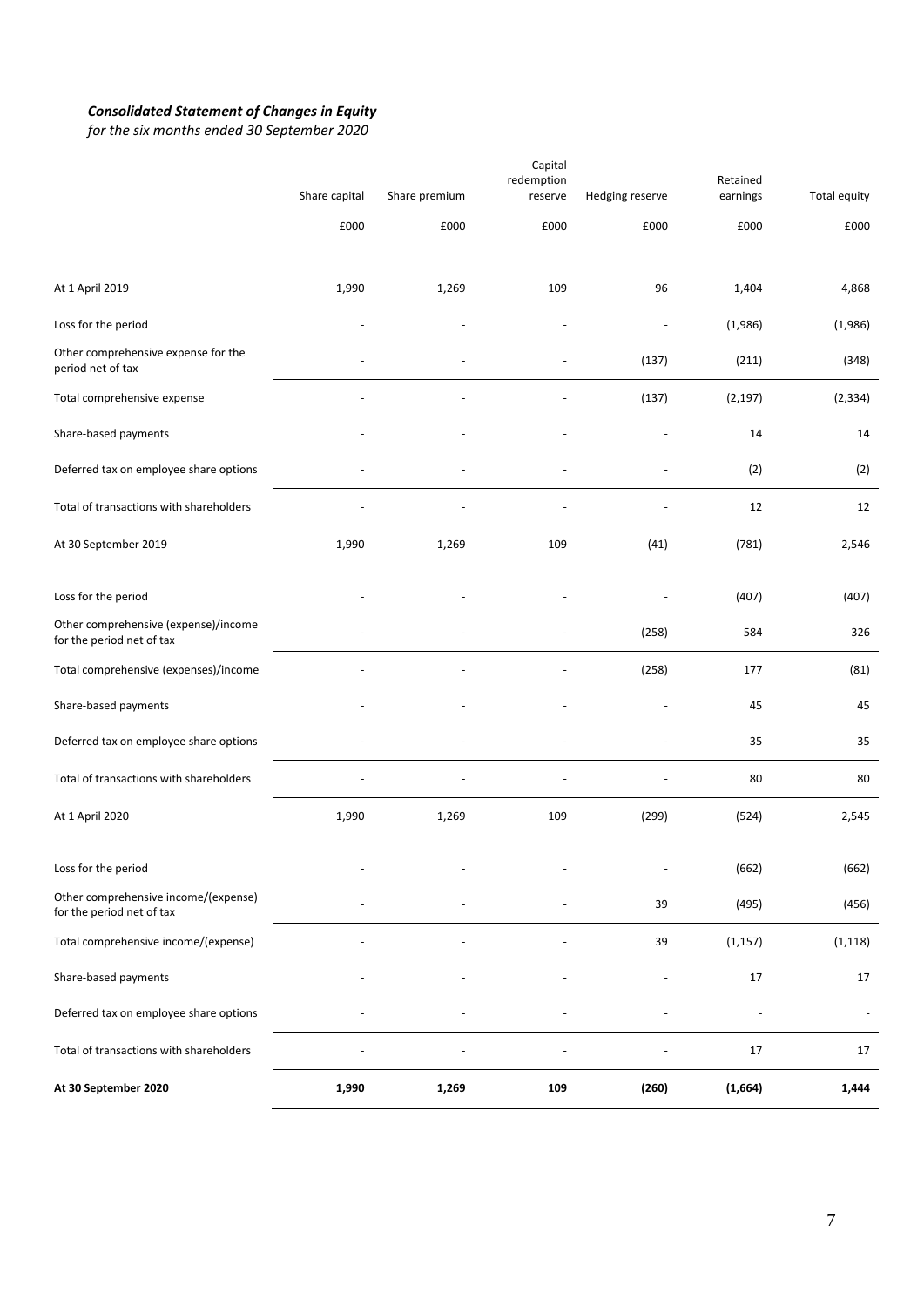#### **Notes to the Interim Financial statements**

#### **1 General information and accounting policies**

The unaudited interim condensed consolidated financial statements do not comprise the Group's statutory accounts as defined by section 434 of the Companies Act 2006. Statutory accounts for the year ended 31 March 2020 were approved by the Board of Directors on 15 April 2021 and will be filed at Companies House in due course. The auditor's report on those accounts was unqualified, but contained an emphasis of matter paragraph relating to a material uncertainty regarding going concern.

## **Basis of preparation**

The Group's financial statements have been prepared in accordance with International Accounting Standards in conformity with the requirements of the Companies Act 2006.

The condensed set of financial statements included in this half-yearly financial report has been prepared in accordance with AIM Rules issued by the London Stock Exchange.

#### **Accounting policies**

The principal accounting policies applied in preparing the interim Financial Statements comply with IFRS as adopted by the European Union and are consistent with the policies set out in the Annual Report and Accounts for the year ended 31 March 2020.

No new standards or interpretations issued since 31 March 2020 have had a material impact on the financial statements of the Group.

#### **Going concern**

The Group's detailed budget for the year ending 31 March 2022 and extended forecast for the six months to 30 September 2022 take into account the net proceeds of £3.3m raised from the Share Placing and Subscription announced on 26 March 2021 and the Director's view of most likely trading conditions. These forecasts and projections indicate that existing bank facilities are expected to remain adequate. The budget and extended forecast provides for significant revenue growth in the second half of the year to 31 March 2022 and the 6 months to 30 September 2022, which is needed to replace the lost BorgWarner contracts. The budget includes the significant but necessary benefits and costs of the restructuring that will be required to right-size the cost-base to the lower level of revenue. As the implementation and delivery of the restructuring benefits and costs are within the control of the Directors, no downside sensitivities have been applied in relation to these. The Directors have, however, applied reasonably foreseeable downside sensitivities to the budget and forecast, which assumes that sales growth from October 2021 onwards is only 3% above the first half average and the machine shop has no sales output. In the detailed budget, extended forecast and sensitised scenario, the possible receipt of compensation from BorgWarner has been entirely discounted, as has any sales of no-longer required machinery.

As a consequence, after making enquiries, the Directors have an expectation that, in the circumstances of a reasonably foreseeable downside scenario as described above, the Group and Company have adequate resources to continue in operational existence for the foreseeable future.

However, the rate at which new work can be secured to replace the lost BorgWarner activity is difficult to predict resulting in material uncertainty, which may cast significant doubt over the ability of the Group and Company to realise its assets and discharge its liabilities in the normal course of business and hence continue as a going concern. The Directors continue to adopt the going concern basis, whilst recognising there is material uncertainty relating to the above matter.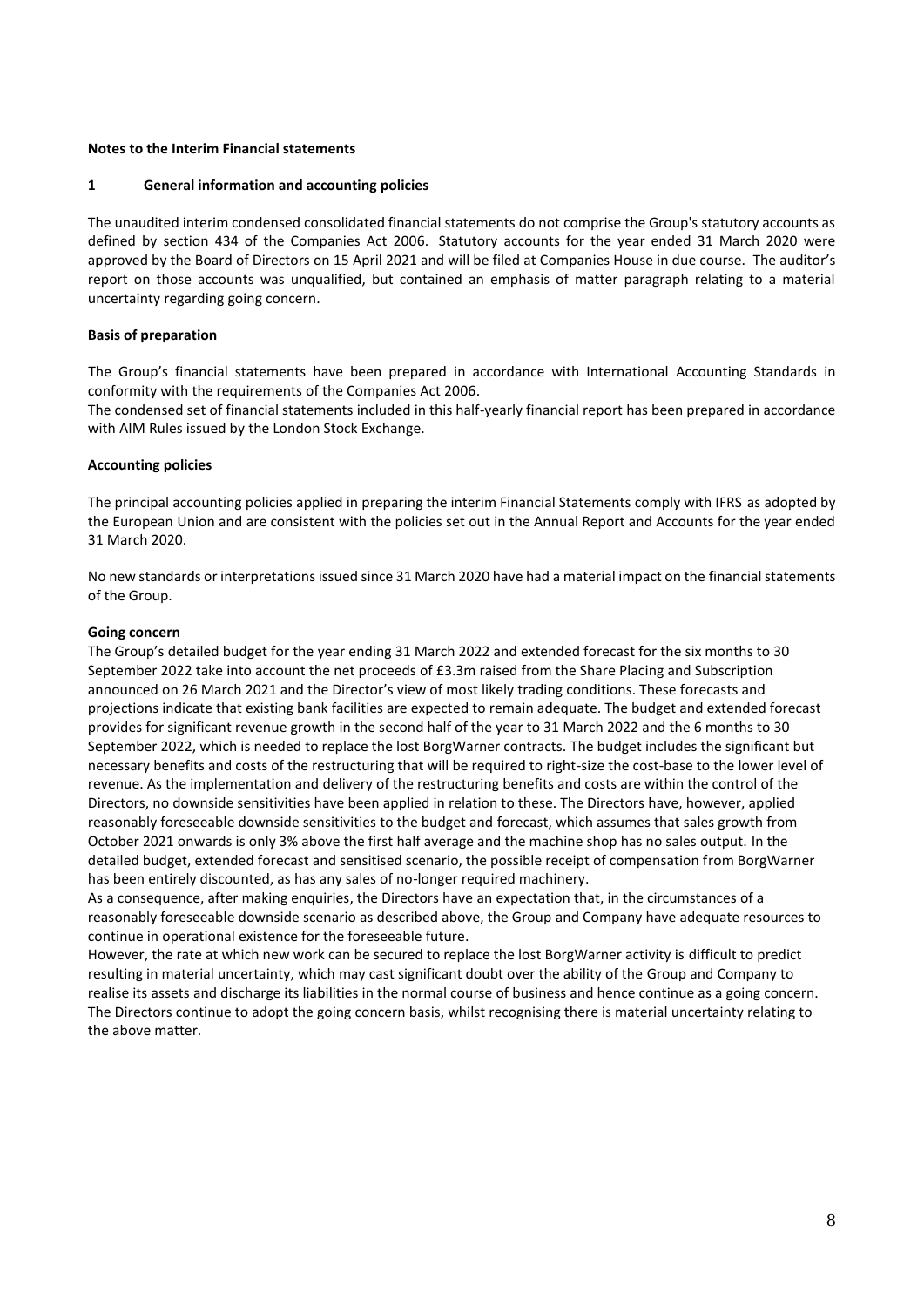# **2 Segmental analysis**

For management purposes, the Group is organised into two operating divisions: Foundries and Engineering. The operating segments reporting format reflects the Group's management and internal reporting structures for the Chief Operating Decision Maker.

|                                  | Revenue                                                         |                                                          |                                | Operating (loss)/ profit                                        |                                                             |                                |  |
|----------------------------------|-----------------------------------------------------------------|----------------------------------------------------------|--------------------------------|-----------------------------------------------------------------|-------------------------------------------------------------|--------------------------------|--|
|                                  | <b>Unaudited</b><br>six months<br>ended<br>30 September<br>2020 | Unaudited<br>six months<br>ended<br>30 September<br>2019 | Year ended<br>31 March<br>2020 | <b>Unaudited</b><br>six months<br>ended<br>30 September<br>2020 | Unaudited<br>six months<br>ended<br>30<br>September<br>2019 | Year ended<br>31 March<br>2020 |  |
|                                  | £000                                                            | £000                                                     | £000                           | £000                                                            | £000                                                        | £000                           |  |
| Foundries                        | 9,958                                                           | 11,177                                                   | 23,106                         | 201                                                             | (522)                                                       | (84)                           |  |
| Engineering                      | 1,086                                                           | 1,651                                                    | 3,037                          | 21                                                              | 18                                                          | (45)                           |  |
| Segmental results                | 11,044                                                          | 12,828                                                   | 26,143                         | 222                                                             | (504)                                                       | (129)                          |  |
| Shared costs                     |                                                                 |                                                          |                                | (434)                                                           | (506)                                                       | (995)                          |  |
| Non-underlying items (Note<br>7) |                                                                 |                                                          |                                | (247)                                                           | (686)                                                       | (909)                          |  |
| Net finance costs (Note 3)       |                                                                 |                                                          |                                | (99)                                                            | (147)                                                       | (310)                          |  |
| Loss before tax                  |                                                                 |                                                          |                                | (558)                                                           | (1,843)                                                     | (2, 343)                       |  |

The Foundries segment is a supplier of iron castings, in raw or machined form, to a variety of industrial customers who incorporate the castings into their own products or carry out further machining or assembly operations on the castings before selling them on. The Engineering segment provides manufactured hazardous area lighting products to distributors and end-users.

Financing and income tax are managed on a Group basis and are not allocated to operating segments.

#### **3 Net finance costs**

|                                                   | <b>Unaudited</b> | Unaudited        |            |
|---------------------------------------------------|------------------|------------------|------------|
|                                                   | six months ended | six months ended | Year ended |
|                                                   | 30 September     | 30 September     | 31 March   |
|                                                   | 2020             | 2019             | 2020       |
|                                                   | £000             | £000             | £000       |
| Interest on bank overdraft                        | (52)             | (46)             | (164)      |
| Interest expense on lease liabilities             | (25)             | (72)             | (88)       |
| Net interest on defined benefit pension liability | (22)             | (29)             | (58)       |
|                                                   | (99)             | (147)            | (310)      |

#### **4 Income tax expense**

An estimated effective rate of tax for the six months to 30 September 2020 of 18.6% (30 September 2019: 7.8%) has been used in these interim statements. This rate is higher than the standard corporation tax rate of 19% due primarily to not recognising a deferred tax asset on trading losses, due to uncertainty over when the losses will recoverable. The corporation tax rate remained at 19% for the year ended 31 March 2020.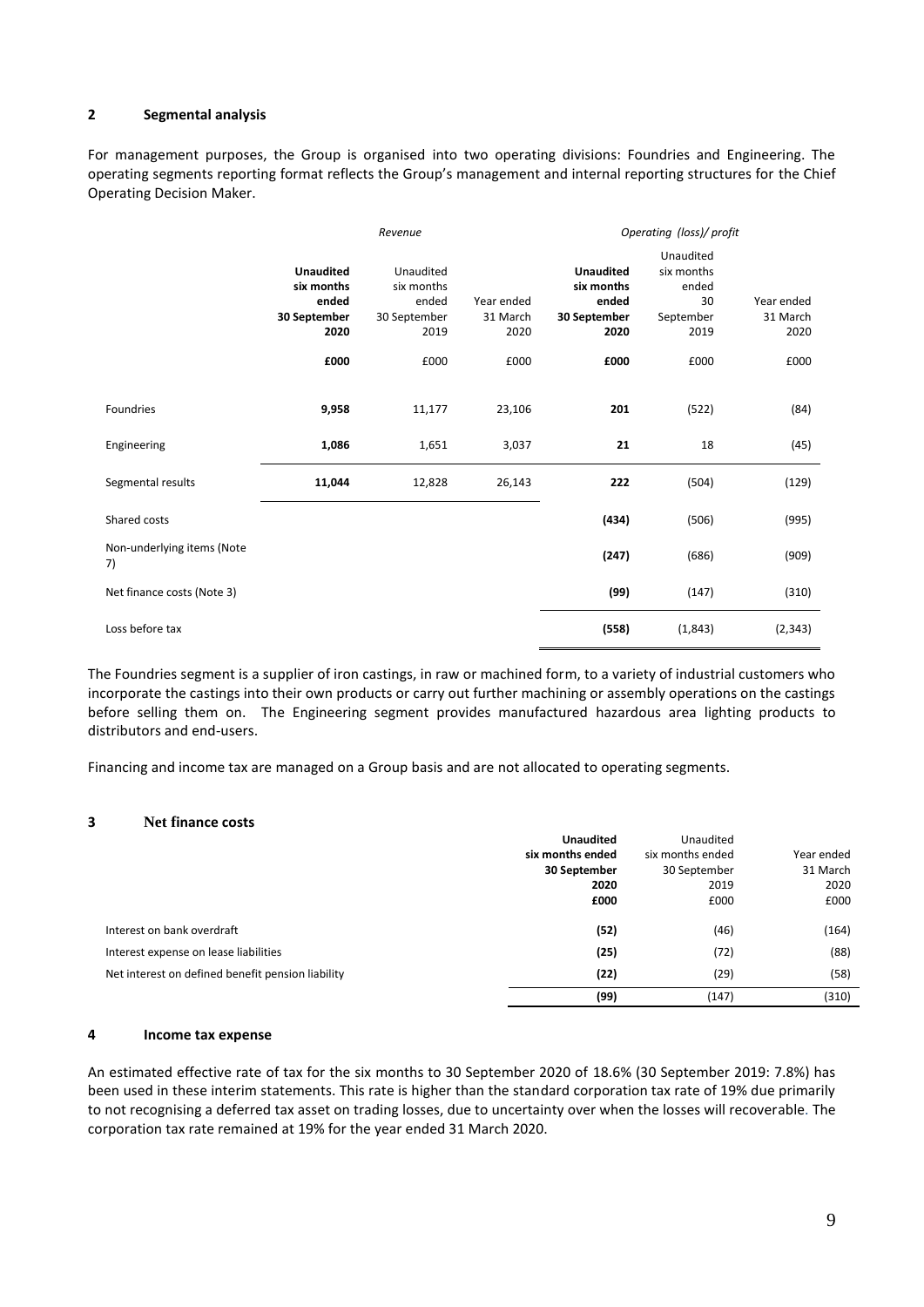# **5 Loss per share**

The calculation of loss per share is based on the loss attributable to shareholders and the weighted average number of ordinary shares in issue. In calculating the diluted loss per share, adjustment has been made for the dilutive effect of outstanding share options where applicable. Underlying loss per share, which excludes non-underlying items and the related tax thereon as disclosed in Note 7, as analysed below, has been disclosed as the Directors believe this allows a better assessment of the underlying trading performance of the Group.

|                                                                               | <b>Unaudited</b><br>six months ended<br>30 September<br>2020<br>£000 | Unaudited<br>six months ended<br>30 September<br>2019<br>£000 | Year ended<br>31 March<br>2020<br>£000 |
|-------------------------------------------------------------------------------|----------------------------------------------------------------------|---------------------------------------------------------------|----------------------------------------|
| Loss after tax for basic earnings per share<br>Non-underlying operating items | (662)<br>247                                                         | (1,986)<br>686                                                | (2, 393)<br>909                        |
| Taxation effect of the above                                                  | $\blacksquare$                                                       | $\overline{\phantom{a}}$                                      | $\overline{\phantom{a}}$               |
| Loss for underlying earnings per share                                        | (415)                                                                | (1,300)                                                       | (1,484)                                |

|                                                                                                  | <b>Unaudited</b><br>six months ended<br>30 September<br>2020<br>000 | Unaudited<br>six months ended<br>30 September<br>2019<br>000 | Year ended<br>31 March<br>2020<br>000 |
|--------------------------------------------------------------------------------------------------|---------------------------------------------------------------------|--------------------------------------------------------------|---------------------------------------|
| Weighted average number of ordinary shares<br>Adjustment to reflect dilutive shares under option | 7,958<br>217                                                        | 7.958<br>424                                                 | 7,958<br>217                          |
| Diluted weighted average number of ordinary shares                                               | 8,175                                                               | 8,382                                                        | 8,175                                 |

There is no adjustment for the shares under option in the diluted loss per share calculation as they are required to be excluded from the weighted average number of shares as they are anti-dilutive.

#### **6 Pensions**

The Group operates a defined benefit pension scheme and a defined contribution pension scheme on behalf of its employees. For the defined contribution scheme, contributions paid in the period are charged to the income statement. For the defined benefit scheme, actuarial calculations are performed in accordance with IAS 19 in order to arrive at the amounts to be charged in the income statement and recognised in the statement of comprehensive income. The defined benefit scheme is closed to new entrants and future accrual.

Under IAS 19, the Group recognises all movements in the actuarial funding position of the scheme in each period. This is likely to lead to volatility in shareholders' equity from period to period.

The IAS 19 figures are based on a number of actuarial assumptions as set out below, which the actuaries have confirmed they consider appropriate. The projected unit credit actuarial cost method has been used in the actuarial calculations.

| 30 September | 30 September | 31 March |
|--------------|--------------|----------|
| 2020         | 2019         | 2020     |
|              |              |          |
|              |              |          |
| n/a          | n/a          | n/a      |
| 2.8%         | 3.0%         | 2.6%     |
| 1.4%         | 1.7%         | 2.3%     |
| 2.85%        | 3.1%         | 2.6%     |
| 1.95%        | 2.2%         | 1.7%     |
|              |              |          |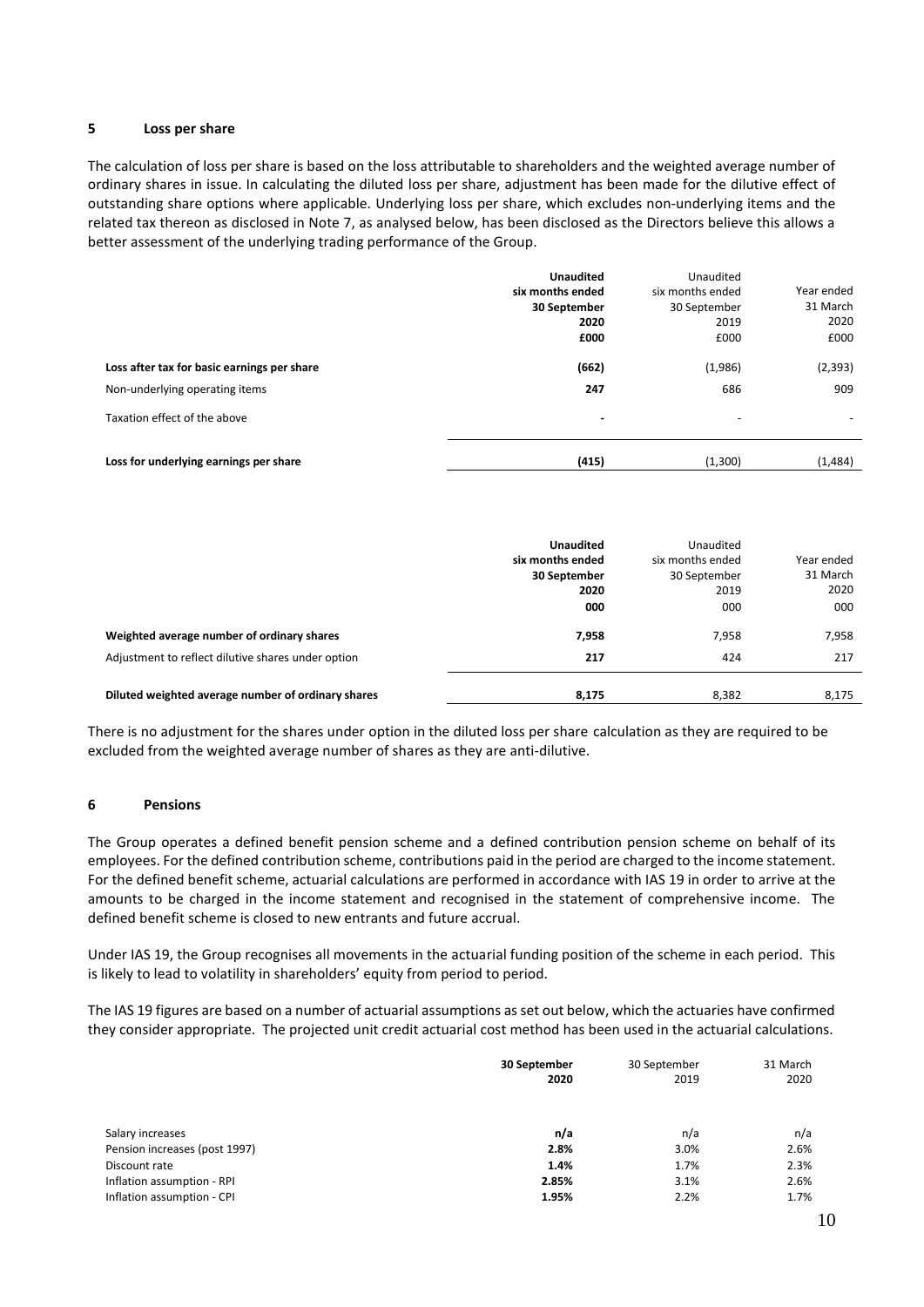The demographic assumptions used for 30 September 2020 were the same as those used at 31 March 2020, and were based on the last full actuarial valuation performed as at 31 March 2019. The contributions expected to be paid during the year to 31 March 2021 are £300,000. The next triennial valuation is due as at 31 March 2022.

The defined benefit scheme funding has changed under IAS 19 as follows:

|                                      | <b>Unaudited</b> | Unaudited        |            |
|--------------------------------------|------------------|------------------|------------|
|                                      | six months ended | six months ended | Year ended |
| <b>Funding status</b>                | 30 September     | 30 September     | 31 March   |
|                                      | 2020             | 2019             | 2020       |
|                                      | £000             | £000             | £000       |
| Scheme assets at end of period       | 15,789           | 16,861           | 14,538     |
| Benefit obligations at end of period | (18, 231)        | (19, 652)        | (16,497)   |
| Deficit in scheme                    | (2, 442)         | (2,791)          | (1,959)    |
| Related deferred tax asset           | 415              | 474              | 333        |
| <b>Net pension liability</b>         | (2,027)          | (2,317)          | (1,626)    |

The increase in the net pension liability since 31 March 2020 is mainly due to an increase in the value of liabilities as a consequence of a reduction in bond yields reducing the discount rate.

# **7 Non-underlying items**

|                                      | <b>Unaudited</b>             | Unaudited                |                          |
|--------------------------------------|------------------------------|--------------------------|--------------------------|
|                                      | six months ended             | six months ended         | Year ended               |
|                                      | 30 September                 | 30 September             | 31 March                 |
|                                      | 2020                         | 2019                     | 2020                     |
|                                      | £000                         | £000                     | £000                     |
| Group reorganisation                 | 106                          | 672                      | 712                      |
| Hedge ineffectiveness                | 124                          |                          | 138                      |
| Share-based payment charge           | 17                           | 14                       | 59                       |
| Non-underlying operating costs       | 247                          | 686                      | 909                      |
| Taxation                             |                              |                          |                          |
| - tax effect of non-underlying costs | $\qquad \qquad \blacksquare$ | $\overline{\phantom{0}}$ | $\overline{\phantom{a}}$ |
|                                      | 247                          | 686                      | 909                      |

During the half year ended 30 September 2020, the Group continued to realign the cost base to the reduced levels of revenue, incurring Group reorganisation costs of £106,000, which include redundancy and related costs. The hedge ineffectiveness charge of £124,000 in 2020 arises from a reduction in highly probable Euro denominated sales as a result of economic disruption to our customers caused by COVID-19.

## **8 Net debt**

|                                                            | <b>Unaudited</b><br>six months ended<br>30 September<br>2020<br>£000 | Unaudited<br>six months ended<br>30 September<br>2019<br>£000 | Year ended<br>31 March<br>2020<br>£000 |
|------------------------------------------------------------|----------------------------------------------------------------------|---------------------------------------------------------------|----------------------------------------|
| <b>Financial liabilities</b>                               |                                                                      |                                                               |                                        |
| Net cash                                                   | (505)                                                                | (599)                                                         | (457)                                  |
| Current instalments due on finance leases                  | 1,003                                                                | 1,022                                                         | 1,103                                  |
| Invoice finance liability                                  | 2,261                                                                | 3,137                                                         | 1,925                                  |
| Net debt due in less than one year                         | 2,759                                                                | 3,560                                                         | 2,571                                  |
|                                                            |                                                                      |                                                               |                                        |
| Instalments due on finance leases in greater than one year | 1,941                                                                | 2,491                                                         | 2,037                                  |
|                                                            |                                                                      |                                                               |                                        |
| Net debt                                                   | 4,700                                                                | 6,051                                                         | 4,608                                  |